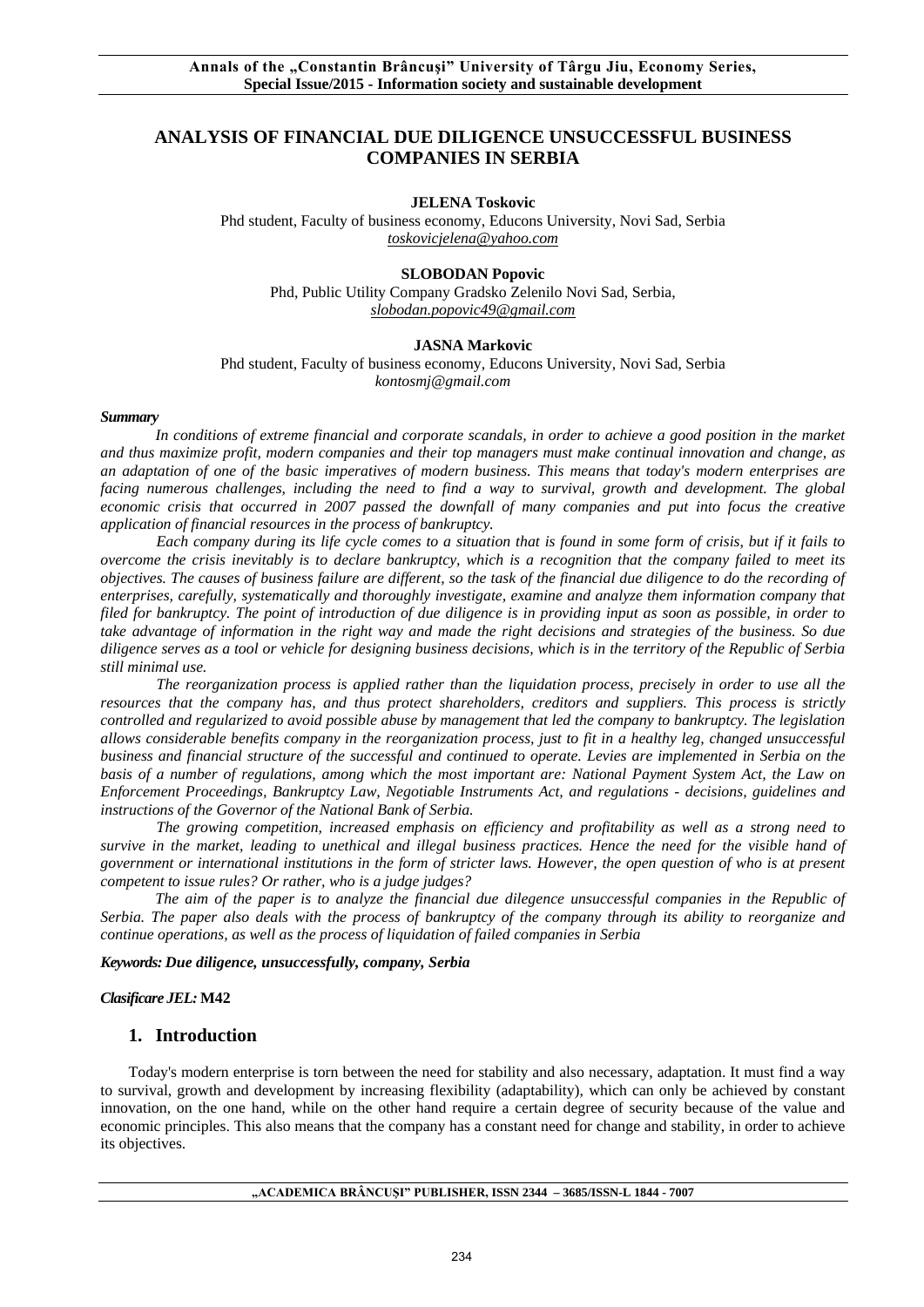Financial due diligence shows all the factors of business, which is manifested in the basic financial statements that are prepared and published. They represent a motive for research and analysis, based on which the conclusions are made. The basic financial report shows the true state of affairs of a company with possible irregularities in the business and financial position of companies that initiate further analysis. It is also important in the situation when a company goes in bankrupt. The most important data or coefficients, obtained from:

- balance sheet (liquidity, indebtedness)
- income statement (profitability)
- Intersection of balance sheet and income statement (efficiency).

Financial due diligence involves a comprehensive analysis of the business including interviews with key people. Consultancy procedures covering all relevant data of interest for due diligence. However, due diligence approach is different from the audit approach, since the purpose of due diligence to explain why something is happening, while the audit is dealing with what we found. Very often, financial and other types of due diligence performed accountancy firms. In addition, there are numerous advantages to hiring an auditor. Only one of them is to finance directors such work easier, because auditors have sufficient resources and expertise for conducting due diligence, which is not an audit. Methodology of financial due diligence includes: regimes, economic and market activities, organizational structure and personnel, accounting policies, information systems, trading result, net assets, cash flow, taxation, financial projections, other.

In our work continues to present the dynamics of business failure and the use of financial resources in the same conditions, with a particular focus on commercial failure of these societies in the Republic of Serbia.

### **2. Concept, types and causes of business failure**

In 2008, the recession brought the downfall of many leveraged transactions and put into focus the creative application of financial resources in the process of bankruptcies. Each company during its life cycle finds himself in a crisis, or if it fails to overcome the crisis inevitably is to declare bankruptcy, which is a recognition that the company failed to meet its objectives. Business failure is a vague term and can have different meanings, but the empirical evidence presented its two main forms, with different economic failure and a financial failure. Economic failure is the relative category, because it can be said that the company was economically unsuccessful when failed to achieve their goals or if there are greater expenses than revenues. Also, the company failed economically if failed to achieve the planned revenue regardless of what is essentially profitable. On the other hand, the financial failure means that the company can not meet its current liabilities within their maturity because there are not enough funds. The company can be found in this situation and when successfully operating and when the value of the assets exceeds its liabilities. Thus, based on the study conducted by Dun and Bradstreet it was found that the most common causes of business failure are (Table 1).

| <b>Serial number</b> | The causes of business failure                                    | <b>Percentage</b> |
|----------------------|-------------------------------------------------------------------|-------------------|
|                      | Economic factors (weakness of industry, profits are insufficient) | 41.00%            |
|                      | Financial factors (high cost, lack of capital)                    | 32.50%            |
|                      | Factor experience (inexperience, ignorance, lack of management)   | 20.60%            |
|                      | Negligence (poor work habits, conflicts)                          | 2.50%             |
|                      | <b>Abuses</b>                                                     | 1.2%              |
|                      | Troubles                                                          | 1.1%              |
|                      | Strategic factors (inherited difficulties, excessive expansion)   | 1.1%              |

Table 1: The causes of business failure

Izvor: Gogan, Patrik A. (2004), Integration, acquisitions and corporate restructuring, Prometej,Novi Sad

Financial failure is closely related to the high leverage transactions, which are considered one of the defense strategy of acquisitions. Leverage represent recapitalization transaction when the influx of new debt obligations used for payments to shareholders. Denis and Denis consider that 31% of companies that used the leverage recapitalization experienced financial failure. Kaplan and Stein argue that the failure of leverage transactions excessively high cost of debt and bad financial structure.

Certainly in times of crisis, many companies had to sell some of its assets. Recessionary trends, market decline low-ranked bonds and limited sources of funding have further aggravated the situation of the company because their property loses value.

**The use of financial resources in the process of bankruptcy:** The funds in the accounts of the debtor manages the bankruptcy trustee, who immediately upon taking office shall notify in writing all banks in which the company has opened accounts and perform payment transactions. The aim is to prevent the transfer of funds and other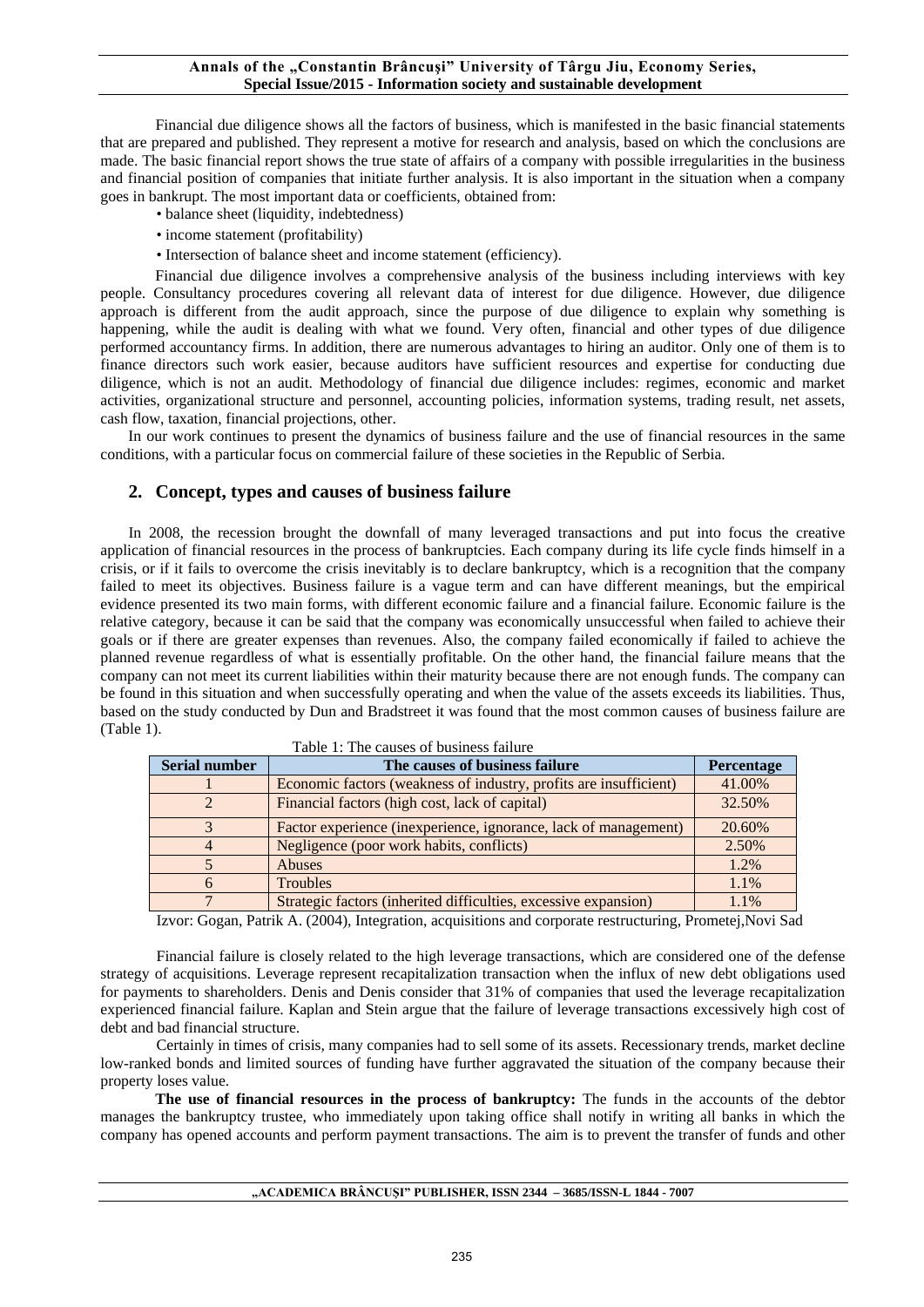transactions of the debtor that are inconsistent with the Act. The bankruptcy trustee is also required to attach to the notice and the decision to initiate bankruptcy proceedings.

He also substances new bank account to which transferred all funds from existing accounts, and until then existing accounts shut down. In the same bank opens a foreign currency account, if the debtor has foreign exchange or expected influx from abroad. It can also open accounts and special purpose of which must immediately notify the bankruptcy judge and the creditors committee. Since the bankruptcy process all payments and payments relating to the debtor and its operations are carried out exclusively through accounts managed by the bankruptcy trustee who is obligated to perform periodic reconciliation of funds, to ensure that the accounting system is functioning smoothly. If the account has a surplus of funds, the administrator is required to be under the most favorable conditions, time deposit, and the resulting interest is attributable to the bankruptcy estate. The bankruptcy trustee may invest the funds of the debtor in other financial instruments, nor may these funds to use for purposes not related to his duties of the trustee. After the final closing of the bankruptcy proceedings, and after payment of funds in accordance with the decision on the conclusion, the trustee closes accounts in banks.

**Reorganization through bankruptcy proceedings**: Bankruptcy Law was passed in the US in 1978, and subsequently enhanced the adopted amendments and the law of the jurisdiction of the courts, which are bankruptcies fell under the jurisdiction of district courts. The Act of 1984 has impeded the process of automatic layoffs in bankruptcy, and was passed under pressure from trade unions and requires that a company must reach an agreement with employees before they enter the process of bankruptcy. Bankruptcy Law was amended again in 1994, which has strengthened the power of the courts for bankruptcy. Further amendments to the Act related to the bankruptcy of small firms were in 2001. Mentioned law regulates the issue of reorganization, the main objective is to facilitate the development of a plan of reorganization, which would be the basis for continued business. The purpose of the work of the Bankruptcy Law, which regulates the issue of the reorganization is to enable the preparation of a plan of reorganization that would be the basis for the continuing operations of the company. This plan defines the changes that are necessary to be converted into a profitable company. This is is regulated by Article 11 of the said Act, which refers to the process of reorganization. The reorganization process begins by filing a request for assistance (petition for relief) to the Court for bankruptcy. With the request of the borrower submits:

- a list of lenders and owners of securities,
- the financial statements,
- report on profits and losses and
- balance sheet.

In the next step, the Court determines the date by which creditors can file a Proof of Claim. At this stage, the company continues to operate smoothly and the court still does not take action to check its financial condition. The request is usually filed in federal areas where the headquarters. After submitting the application, the Court performs the allocation of the number of applications, opening the court record and the judge determines that the procedure. After filing the company becomes a debtor in possession, which is a new entity, but it is usually for practical reasons, to the same company with the same management and employees. From the perspective of the creditor to be a problem, so that they are able to invest request the court to appoint a trustee or bankruptcy administrator. The bankruptcy trustee has the authority to oversee the operations of the company in bankruptcy proceedings, a professional trustee could oversee specific activities. After accepting the request, the court awarded the automatic stay of proceedings. This is one of the primary benefits received by the debtor in the bankruptcy process in accordance with Article 11. In the mode of proceedings suspended all the proceedings and the enforcement of judgments before applying. Lenders can not exercise their right to compensation from the debtor's assets or cash owed by the debtor. Within ten days after the registration of bankruptcy debtor must submit a list of assets and liabilities of the court, with the addresses of each lender, until the court determines the deadline for registration and submission of proof of claims (bar date). If the lender fails this deadline or submit incomplete evidence lose the right to claim.

According to Article 11 of the debtor in possession uses a security property lender, or lenders are not able to seize assets when the power stayed the proceedings. However, this does not mean that the borrower has assets freely, but must carry out periodic payments to creditors in exchange for further disposal of assets. The debtor must submit monthly financial reports no later than 15 days after the end of the calendar month.

For larger judicial process is formed committee of lenders who make up the largest lenders who together with the administration of the Trusteeship monitor the actions of the debtor in order to prevent possible abuse. Meeting of creditors will be held within 20 to 40 days from the publication of bankruptcy, a mandatory meeting attended by representatives of the debtor. The debtor continues operations and during the reorganization process, but must obtain the permission of the court for bankruptcy before taking any actions that are not within the normal business activities, such as selling assets or shares. Within 120 days, the debtor must file a plan of reorganization (exclisivity period), but in practice this is often considerably extending the deadline at the request of the debtor. According to a recent version of the law plan of reorganization may be submitted by the lenders, and in the earlier versions of the law could only be done by the borrower.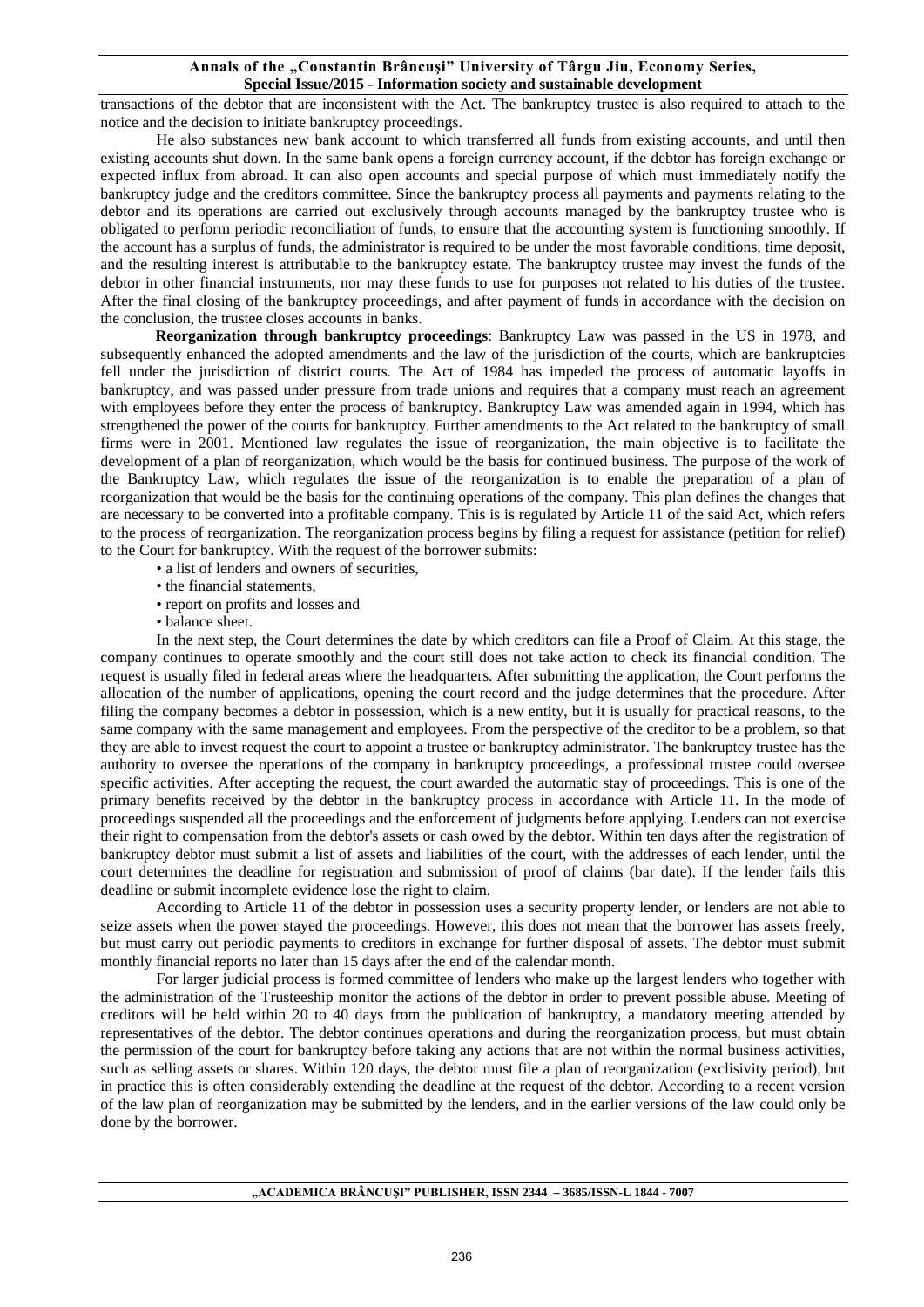One of the problems facing the company in bankruptcy is the impossibility of obtaining a loan, because if there is a large degree of credit indebtedness, the company could be a step closer to liquidation. The law helps to predict high priority to companies that have declared bankruptcy, although it is unlikely that the creditors are unwilling to extend the loan until the borrower fails to report bankruptcy.

The reorganization plan is a document that contains all the relevant information for the procedure to be carried out (disclosure statement). The plan shall be submitted to all the creditors, shareholders and customers, and must be approved by all creditors and shareholders. After acceptance by all parties to follow the proposed plan of reorganization hearing by a judge who must determine that in accordance with the provisions of the Bankruptcy Law. If the plan is successfully confirmed the debtor is relieved of all previous claims from the period before the filing of the application, which does not mean that the reorganized company exempt debt, but that changed the structure of debt and has the ability to remain sufficiently liquid to cover new obligations and possibly make a profit.

Once approved plan of reorganization is mandatory for owners of all class action even when they did not give consent, which is called the compression of receivables (cramdown). The judge may conduct compaction claims if there is only one class of creditors approved the plan, a "compressed" claimants are treated unfairly, and that no class of inferior claims not paid before the priority class paid 100% of their claims. This sequence of priorities is known as the absolute priority rule which says that priority claims must be fully discharged before younger or inferior due to come on line in settlement. This concept is motivated by the concern of the legislator that a small group of lenders do not block the implementation of the plan and thus do harm to most lenders.

It is essential that the reorganization plan is coherent and workable. Compliance refers to the satisfaction of claims against the priority of payments, while the concept of feasibility refers to the likelihood that the company after the approved plan has a very good chance to survive. The plan must contain sufficient working capital and capital structure that does not contain too much debt, and projected revenues must cover fixed costs, debt obligations and other current expenses.

**Reorganization based on new types of bankruptcy (previously agreed plan of reorganization):** In the late 80s of XX century, a new kind of bankruptcy, which by 1993 accounted for one-fifth of all restructuring failed companies. When previously agreed plans company arranges a reorganization plan with creditors before filing an application under article 11. The debtor wants to negotiate and agree on a plan of reorganization, which will subsequently be approved. In this way, the realization of the bankruptcy process much shorter and delivers significant financial savings, as well as a number of benefits for borrowers in distress who would like to preserve funding sources. Previously agreed plan of reorganization hardly feasible when there are a large number of lenders, especially if they have no common approach to the problem. Voting for the prior agreement can be implemented before or after the filing of documents according to article 11. Previously passed plans require much less time and costs significantly less pronounced share in shares and have better results when it comes to obligations that are not related to the capital. Previously agreed plans can provide tax relief because the net operating losses by previous arrangement taxed differently than in the case of bankruptcy. If the debtor voluntarily reach an agreement by which lenders are written off a certain percentage of the debt, this amount is subject to tax income. In the case of debt restructuring after receipt of the request for bankruptcy, the tax would not be applied to such agreements.

**Liquidation - the optimal solution for companies with poor financial situation**: Liquidation is the process in which terminates the legal personality of a legal entity. Liquidation is the most drastic move that may withdraw unsuccessful firm and represents the ultimate solution for those companies that have failed to implement a voluntary agreement or to implement a successful reorganization. In essence liquidation involves the sale of assets. The funds that are acquired through sale of property used for the creditors. For example, sales of assets in the United States is implemented in accordance with Article 7 of the Bankruptcy Law. On the basis of this law are priorities settlement of debts:

Secured creditors,

- Administrative costs of bankruptcy,
- Costs of bankruptcy after the request,
- Staff salaries for three months before filing the application (limit \$ 2,000 employee),

• AVC obligations in the form of debt retirement fund for six months before filing the application (limit \$ 2,000 employee),

- Unsecured customer deposits (limit \$ 900),
	- Federal state and local taxes,
	- Unfunded pension liabilities,
	- Shareholders with preference shares,
	- Holders of ordinary shares.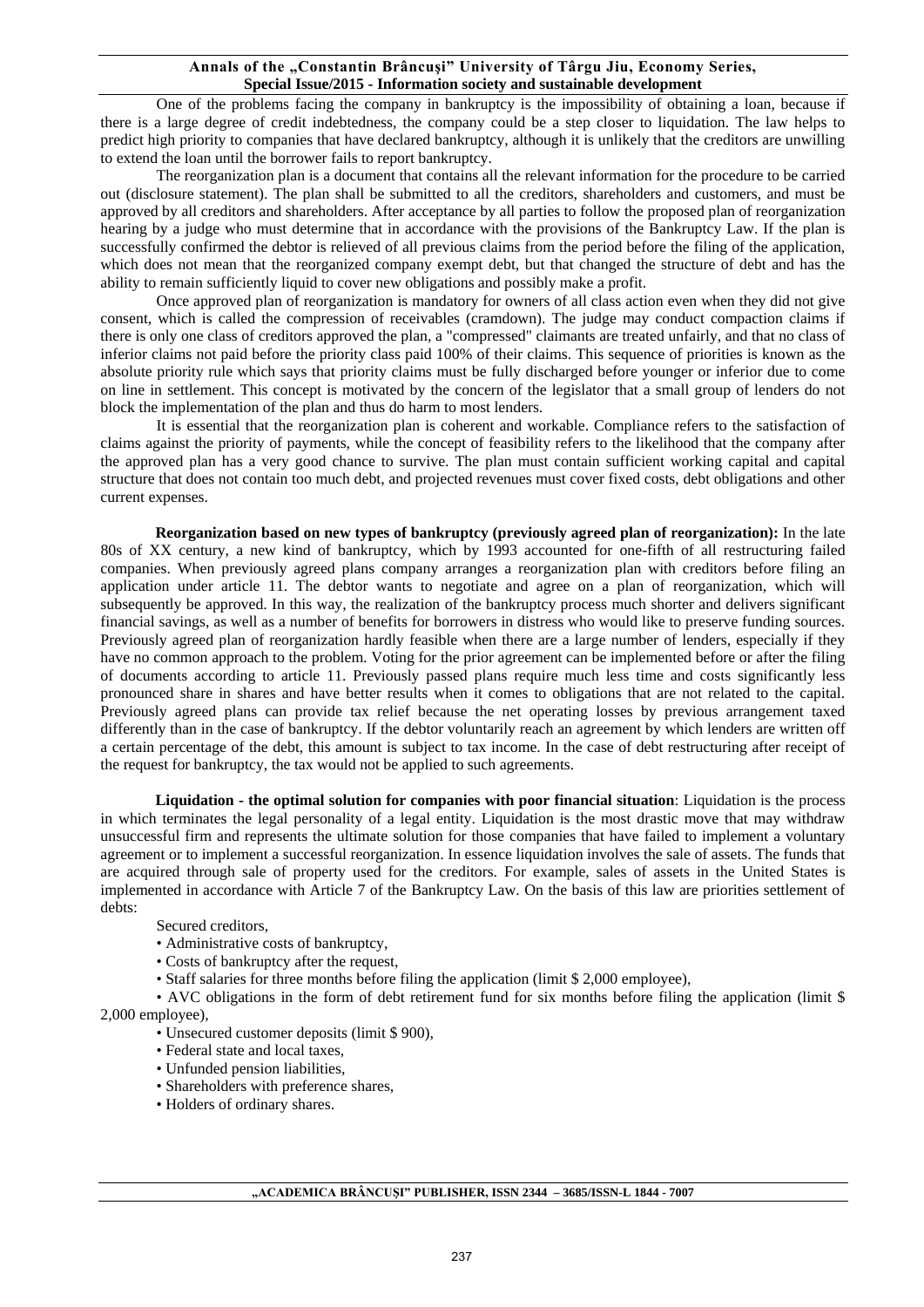# **3. Unsuccessful Business Companies and bankruptcy in Serbia**

In Serbia, bankruptcy and liquidation carried out pursuant to the Bankruptcy Act (Službeni glasnik Republike Srbije no. 104/09) 2004. , and according to this Act includes the concept of bankruptcy and bankruptcy (sale of assets of the debtor) and the reorganization of the debtor. This law does not differ much from other international law. By initiating bankruptcy proceedings aimed at the creditors, but in recent times and the reorganization of the debtor. In economic terms, the threat of bankruptcy is a disciplining tool that encourages management to better management of property companies with increased control of inputs and outputs.

Bankruptcy proceedings may be initiated by the debtor itself and its creditors. The main feature of the bankruptcy proceedings is the equality of all creditors, where the state most often in charge legislation provides the advantage of its claims in relation to other creditors. In the classical case, the court declared bankrupt society where there is a liquidation, all movable and immovable property is sold, and the proportion of funds raised are settled creditors, which usually are paid out in a lower amount of receivables. If the court decides that it is possible and expedient reorganization of the debtor and its recovery during the bankruptcy proceedings, provides a temporary protection of the debtor's creditors' demands and take measures aimed at healing the debtor. In this way without losing the identity of the debtor company already achieves its better business after termination of the bankruptcy procedure comes to complete the settlement with creditors.

Pursuant to Article 54 of the Bankruptcy Act (Službeni glasnik Republike Srbije no 104/09 from 2009.) Pursuant to Article 54 of the Bankruptcy Act (Official Gazette of the Republic of Serbia No. 104/09 of 2009) of the estate is primarily settled costs of the bankruptcy proceedings, and by their full settlement of the bankruptcy estate. The bankruptcy creditors, depending on their claims, classified in payment priorities. Bankruptcy creditors of lower priority may be settled only after the settlement of bankruptcy creditors of higher order. The bankruptcy creditors of the same order are paid in proportion to the amount of their claims.

Determine the following order of payment:

• in the first pay-red fall outstanding net earnings of employees and former employees in the amount of minimum wages for the last year before the opening of bankruptcy proceedings with interest from the date due until the date of opening of bankruptcy proceedings and unpaid contributions for pension and disability insurance for two years before the opening of bankruptcy proceedings, and whose basis for calculation is the lowest monthly contribution base, in accordance with the regulations on contributions for compulsory social insurance on the opening day of the bankruptcy proceedings, as well as claims based on contract with the companies which are subject to unpaid obligations on behalf of the pension and disability Insurance for the last two years before the opening of bankruptcy proceedings, and whose basis for calculation is the lowest monthly contribution base, in accordance with the regulations on contributions for compulsory social insurance on the date of bankruptcy;

• the second payment priority include claims based on all public revenues matured in the last three months before the opening of bankruptcy proceedings, except for contributions for pension and disability insurance;

• In the third payment priority include claims of other creditors of the bankruptcy. The claims of creditors who prior to the opening of bankruptcy proceedings agreed to be settled after the full satisfaction of the claims of one or more bankruptcy creditors will be settled only after full satisfaction of the third payment priority.

On the first creditor hearing, which was held not later than 40 days from the initiation of bankruptcy proceedings, the judge may order the liquidation of the bankruptcy estate in the following cases:

- If the debtor has no interest in reorganization or personal administration

- If the borrower fails to cooperate with the trustee or committee of creditors, or if do not execute the decisions or orders of the court,

- If within the prescribed period has not submitted any plan of reorganization

- If the creditors did not accept the reorganization vote

- If the reorganization is not successful-acting according to the plan of organization.

The liquidation shall be effected by the competent authority of the owner of a legal person, after the expiry of the legal entity established and the cessation of natural conditions for performing the activity, if a company is not in compliance with the Companies Law.

**Information about the bankruptcy proceedings - as on 3.2.2015. year:** With the exception of bankruptcy proceedings conducted under the Law on Compulsory Settlement, Bankruptcy and Liquidation ("Official Gazette of SFRY" No. 84/89 and "Official Gazette" No. 37/93 and 28/96), as well as the bankruptcy proceedings of banks for which it is the Agency deposit insurance, according to data from the Agency for bankruptcy Supervision, on the day of 02.03.2015. in the territory of the Republic of Serbia has a total of 1,864 active bankruptcy proceedings.

In the period from 01.01.2015. until 03/02/2015. open 31 bankruptcy proceedings in the territory of the Republic of Serbia. According to data from the Agency for Bankruptcy Supervision supervises up to 03.02.2015. year suspended were 504 bankruptcy proceedings, while from 2008 to 2918 today concluded procedures. By 2008 it was concluded 292 cases, in 2008 197 bankruptcy piostupaka, in 2009 it was concluded 166 cases, in 2010, 317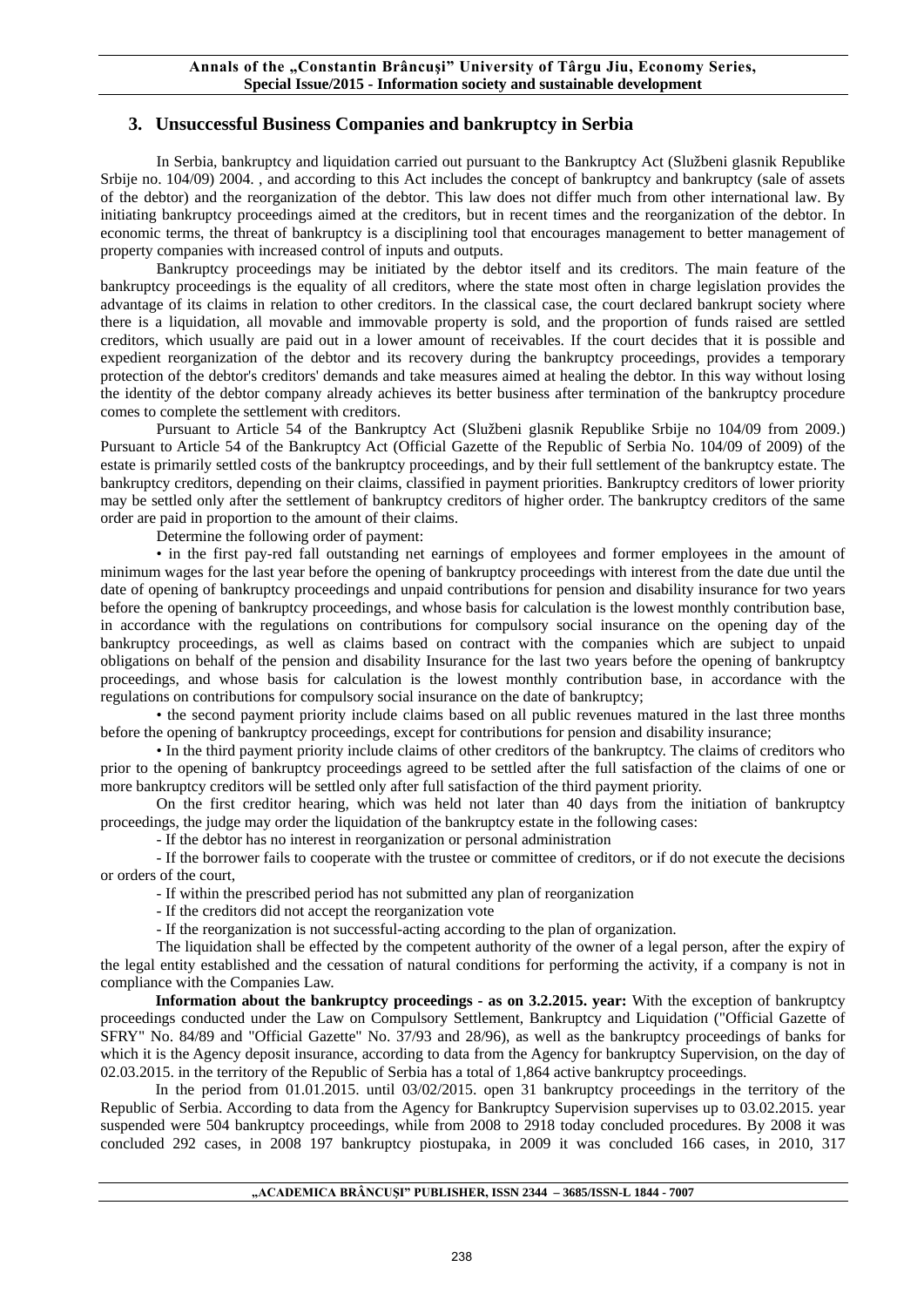bankruptcies, 2011, it was concluded 509 cases, 2012 644 procedure, in 2013 it was concluded 469 bankruptcies, throughout 2014, 317 cases and in 2015 another 7 bankruptcy proceedings were completed.

**Total average time bankruptcy procedure is the following:** For 5286 cases the duration is 2 years, 6 months and 18 days, and the total average duration of cases been launched 02.02.2005. years after the adoption of the Law on Bankruptcy Procedure is 2 years, 2 months and 15 days. For items that are run by the Bankruptcy Act, a total of 3,729 cases of 23.01.2010. The average duration is 1 year, 11 months and 22 days. On the Table 2. you can see the duration of the bankruptcy proceedings, and of the total 5,286 cases were recorded in the Agency, of them 2580 is less than 2 years, 2,705 procedures takes 2-15 years, and only one case is still open and lasts over 15 years.

| Table 2: The meant duration of bankruptcy proceedings (initiated by FFP and ZS) As at 03.02.2015. year |  |  |
|--------------------------------------------------------------------------------------------------------|--|--|
|                                                                                                        |  |  |

|                  | PRIVATE PROPERTY |                      | <b>PUBLIC ASSETS</b> |                                                  | Total average | <b>TOTAL AVERAGE</b> |
|------------------|------------------|----------------------|----------------------|--------------------------------------------------|---------------|----------------------|
|                  |                  |                      |                      |                                                  | duration      | <b>DURATION</b>      |
|                  | The number of    | The average duration |                      | The number of The average duration The number of |               | The average duration |
|                  | bankruptcy       |                      | bankruptcy           |                                                  | bankruptcy    |                      |
|                  | cases            |                      | cases                |                                                  | cases         |                      |
| <b>ACTIVE</b>    | 1286             | 3year 1m 9day        | 535                  | 4year 5m1 9day                                   | 1821          | 3year 6m 4day        |
| <b>SUSPENDED</b> | 389              | Oyear 11m 21day      | 37                   | Oyear 9m 25day                                   | 426           | Oyear 11m 16day      |
| <b>CLOSED</b>    | 2212             | 1year 4m 27day       | 390                  | 2year 0m 20day                                   | 2602          | 1year 6m 3day        |
| <b>TOTAL</b>     | 3887             | 1year 11m 7day       | 962                  | 3year 4m 6day                                    | 4849          | 2year 2m 15day       |

Sourse: www.alsu.gov.rs/la

Table 3. shows the duration of the bankruptcy proceedings for cases started under the Law on Bankruptcy Proceedings and Bankruptcy Act, and of TOTAL 4,849 cases, 2,549 of them (active, completed and discontinued) lasts two years, and 2,300 cases last from two to ten years.

Table 3: The meant duration of bankruptcy proceedings (initiated by ACBL-set by FFP, FFP and run by ZS) As at 03.02.2015. year

|                  | PRIVATE PROPERTY |                      | <b>PUBLIC ASSETS</b> |                                                                       | Total average | <b>TOTAL AVERAGE</b> |
|------------------|------------------|----------------------|----------------------|-----------------------------------------------------------------------|---------------|----------------------|
|                  |                  |                      |                      |                                                                       | duration      | <b>DURATION</b>      |
|                  |                  |                      |                      | The number of The average duration The number of The average duration | The number of | The average duration |
|                  | bankruptcy       |                      | bankruptcy           |                                                                       | bankruptcy    |                      |
|                  | cases            |                      | cases                |                                                                       | cases         |                      |
| <b>ACTIVE</b>    | 1299             | $3$ year $2m 12$ day | 565                  | 4year 10m 24day                                                       | 1864          | 3year 8m 19day       |
| <b>SUSPENDED</b> | 442              | 1year 4m 16 day      | 62                   | 2year 10m 16day                                                       | 504           | 1year 6m 23day       |
| <b>CLOSED</b>    | 2376             | 1year 8m 15day       | 542                  | 3year 1m 21day                                                        | 2918          | 1year 11m 22day      |
| <b>TOTAL</b>     | 4117             | 2year 1m .20day      | 1169                 | 3year 11m 24day                                                       | 5286          | 2year 6m 18day       |

Sourse: www.alsu.gov.rs/la

Table 4. shows the duration of the cases started by the Bankruptcy Act, a total of 3,729 cases, 2,029 of them takes up to two years for the 1700 year of the cases were 2-6.

|                  | PRIVATE PROPERTY |                                                                                     | <b>PUBLIC ASSETS</b> |                | Total average | <b>TOTAL AVERAGE</b> |
|------------------|------------------|-------------------------------------------------------------------------------------|----------------------|----------------|---------------|----------------------|
|                  |                  |                                                                                     |                      |                | duration      | <b>DURATION</b>      |
|                  |                  | The number of The average duration The number of The average duration The number of |                      |                |               | The average duration |
|                  | bankruptcy       |                                                                                     | bankruptcy           |                | bankruptcy    |                      |
|                  | cases            |                                                                                     | cases                |                | cases         |                      |
| <b>ACTIVE</b>    | 1217             | $2$ year $11m$ $3day$                                                               | 358                  | 3year 6m 16day | 1575          | 3year 0m 19day       |
| <b>SUSPENDED</b> | 271              | Oyear 11m 7day                                                                      | ↑                    | Oyear 10m Oday | 273           | Oyear 11m 6day       |
| <b>CLOSED</b>    | 1762             | 1year 2m 17day                                                                      | 119                  | 1year 1m 8day  | 1881          | 1year 2m 15day       |
| <b>TOTAL</b>     | 3250             | 1year 10m 1day                                                                      | 479                  | 2year 11m 6day | 3729          | 1year 11m 22day      |

Table 4: The meant duration of bankruptcy procedures (run ZS) As at 02.03.21015. year

Sourse: www.alsu.gov.rs/la

# **4. Conclusion**

The global economic crisis (2007) brought the downfall of many companies and put into focus the creative application of financial resources in the process of bankruptcies. The causes of business failure are different, so the task of the financial due diligence to do the due diligence of enterprises and carefully, systematically and thoroughly investigate, examine and analyze them information company that filed for bankruptcy. The reorganization process is applied rather than the liquidation process, precisely in order to use all the resources that the company has, and thus protect shareholders, creditors and suppliers. Bankruptcy is a legally regulated situation that occurs when a company is unable to pay its contractual obligations to creditors. In Serbia, the bankruptcy regulated Bankruptcy law in 2004., and according to that law, the concept of bankruptcy includes the sale of the assets of the debtor and the debtor's reorganization. By initiating bankruptcy proceedings aimed at the creditors, but in recent times and the reorganization